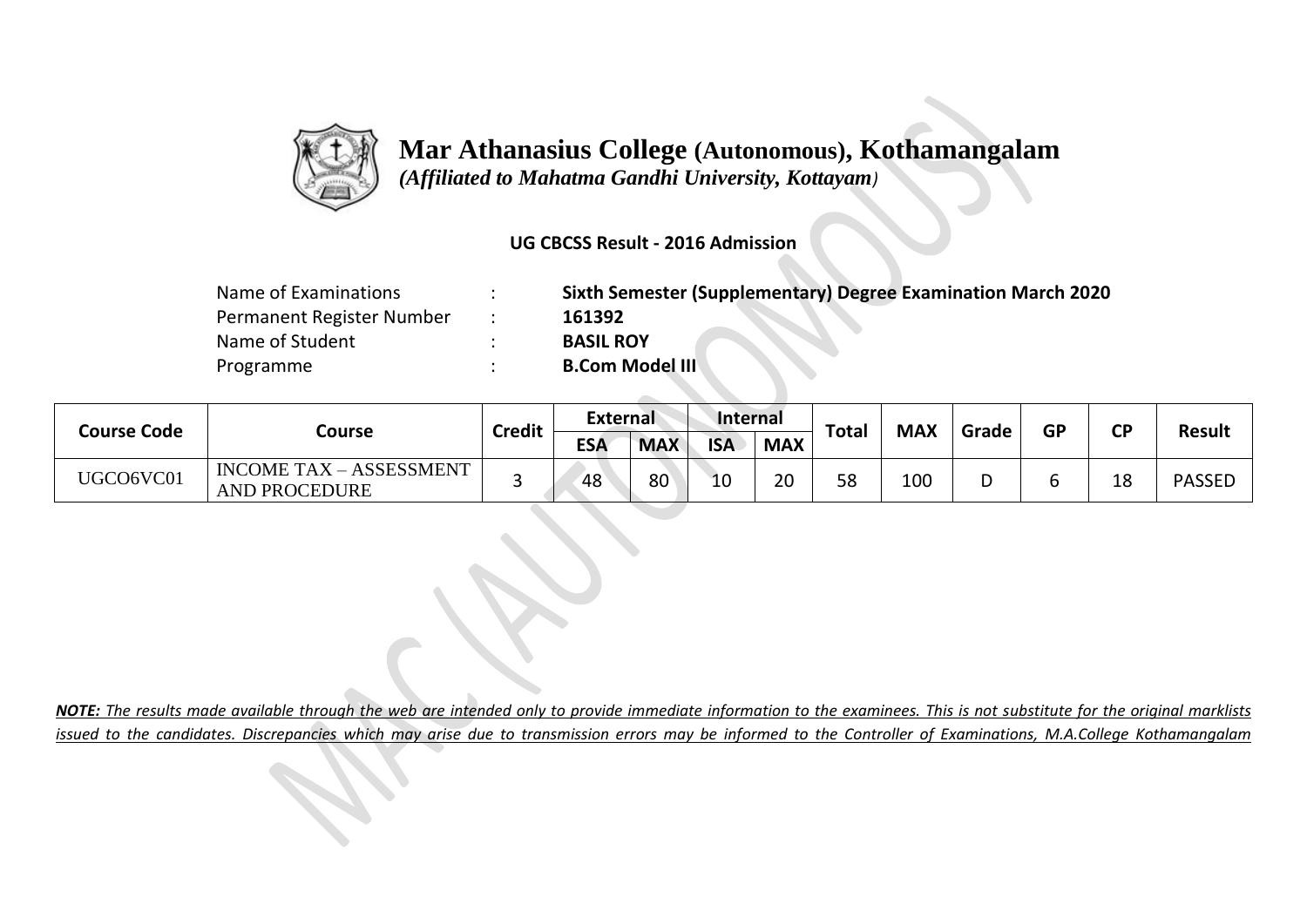

## **Mar Athanasius College (Autonomous), Kothamangalam**

 *(Affiliated to Mahatma Gandhi University, Kottayam)*

#### **UG CBCSS Result - 2016 Admission**

| Name of Examinations      | <b>Sixth Semester (Supplementary) Degree Examination March 2020</b> |
|---------------------------|---------------------------------------------------------------------|
| Permanent Register Number | 161403                                                              |
| Name of Student           | <b>HAIDER MUHSIN K E</b>                                            |
| Programme                 | <b>B.Com Model III</b>                                              |
|                           |                                                                     |

| <b>Course Code</b> | <b>Course</b>                                              | <b>Credit</b> | <b>External</b> |            | Internal   |            | <b>Total</b> | <b>MAX</b> | Grade | <b>GP</b> | <b>CP</b> | <b>Result</b> |
|--------------------|------------------------------------------------------------|---------------|-----------------|------------|------------|------------|--------------|------------|-------|-----------|-----------|---------------|
|                    |                                                            |               | <b>ESA</b>      | <b>MAX</b> | <b>ISA</b> | <b>MAX</b> |              |            |       |           |           |               |
| UGCO6CR03          | <b>ACCOUNTING FOR</b><br><b>MANAGERIAL DECISIONS</b>       |               | 32              | 80         | 10         | 20         | 42           | 100        |       |           | 20        | <b>PASSED</b> |
| UGCO6VC02          | INCOME TAX $-$<br><b>ASSESSMENT AND</b><br><b>PLANNING</b> |               | 39              | 80         | 11         | 20         | 50           | 100        |       | b         | 24        | <b>PASSED</b> |

*NOTE: The results made available through the web are intended only to provide immediate information to the examinees. This is not substitute for the original marklists issued to the candidates. Discrepancies which may arise due to transmission errors may be informed to the Controller of Examinations, M.A.College Kothamangalam*